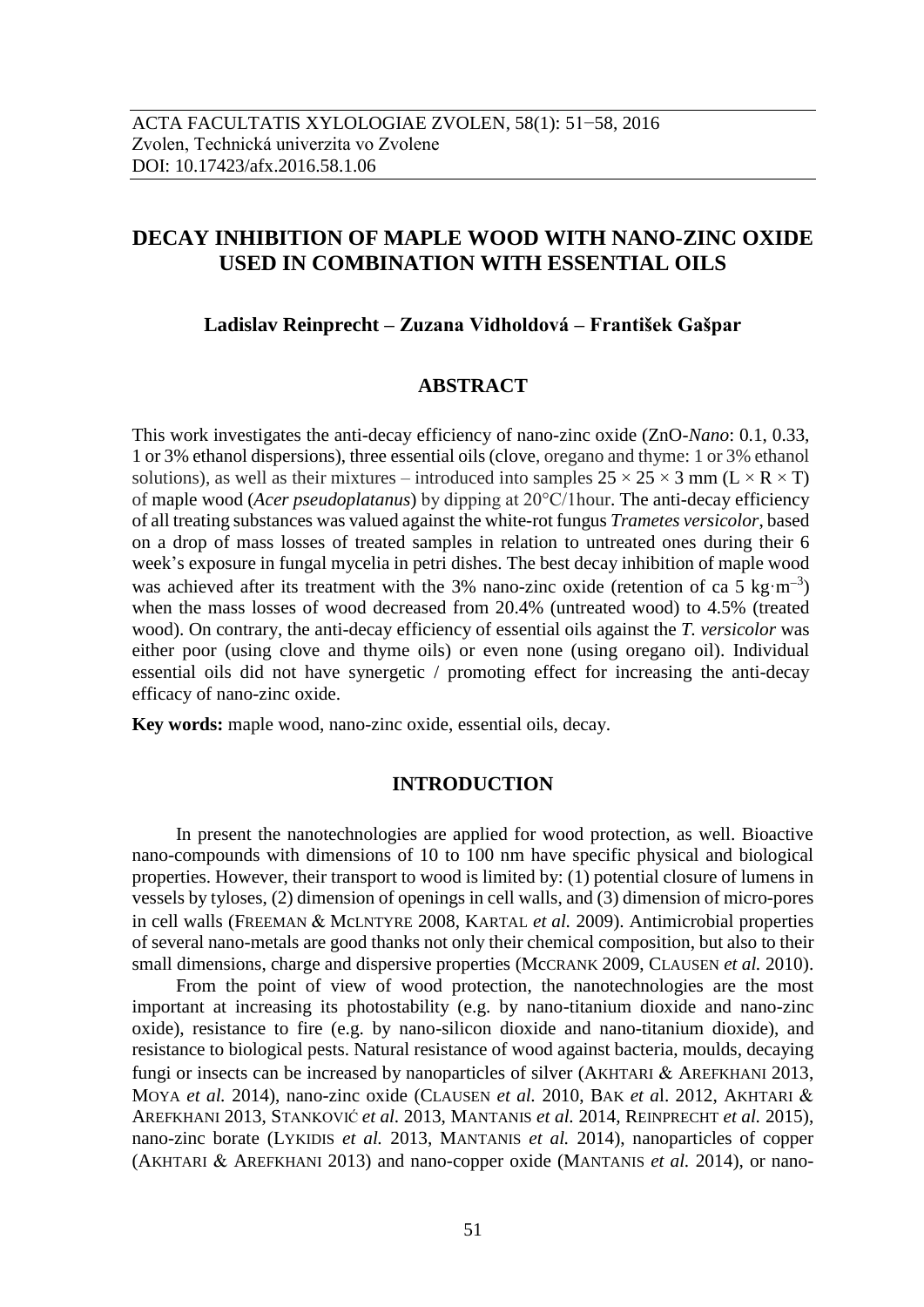titanium dioxide (MARZBANI & MOHAMMADNIA-AFROUZI 2014), but also by other nanometals and nano-compounds with biocide efficiencies.

For wood protection also the essential oils are prospective, because they are usually health-friendly and cause only small problems in terms of liquidation of treated products after their service-life (CHITTENDEN  $&$  SINGH 2011). However, some disadvantages at using of essential oils for wood protection can be connected with their high volatility and lower efficciency (BATISH *et al*. 2008). Coming out from results of more scientific works, cited for example by PÁNEK *et al*. 2014, the best anti-fungal efficiency have essential oils in which composition are present: (1) phenolic compounds, such as carvacrol (e.g. oregano and savory oils), thymol (e.g. thyme oil), eugenol (e.g. clove oil), and / or (2) oxygenated compounds, such as elemol and cinamaldehyde (e.g. cinnamon oil).

The aim of this work was to search anti-decay efficiency of nano-zinc oxide (ZnO-*Nano*) in combination with three types of essential oils (clove, oregano, thyme) against the white-rot fungus *Trametes versicolor*.

## **MATERIALS AND METHODS**

#### **Maple wood**

In the experiment were used samples of maple wood (*Acer pseudoplatanus*) with a dimension of  $25 \times 25 \times 3$  mm (L/longitudinal/ $\times$ T/tangential/ $\times$ R/radial/), without biological damages, knots or other growth inhomogeneity, having a density in the oven dry state in range of 518–588–653 kg·m<sup>-3</sup>. In total 252 samples, 168 treated and 84 untreated (reference), were processed. Their sterilization before treatment with chemical substances (nano-zinc oxide, essential oils) was performed at a temperature of  $103 \pm 2$ °C/4 h. Sterilization of their surfaces before fungal attack was performed with a 30 W germicidal lamp (Chirana, Slovakia) from a distance of 1 m at a temperature of  $22 \pm 2^{\circ}C/0.5$  h.

#### **Nano-zinc oxide**

Nano-zinc oxide (ZnO*-Nano*), which particles had dimensions of 50 nm, was obtained from Sigma-Aldrich. Maple samples were treated with its 0.1, 0.33, 1 and 3% ethanol dispersions.

#### **Essential oils**

Three pure essential oils of pharmacopoeia quality were used in the experiment (Table 1). They for treatment of maple samples were used in a form of 1 and 3% ethanol solutions, or in dispersion systems when have been applied in mixtures with ZnO*-Nano*.

| Common name                                                    | Scientific name     | Major effective components                       |  |  |  |
|----------------------------------------------------------------|---------------------|--------------------------------------------------|--|--|--|
| Clove                                                          | Syzygium aromaticum | Eugenol (82%), Caryophyllene (16.5%)             |  |  |  |
| Oregano                                                        | Origanum vulgare    | Carvacrol (71.8%), Thymol (5%), gamma-Terpinene  |  |  |  |
|                                                                |                     | $(4.5\%)$                                        |  |  |  |
| Thyme                                                          | Thymus vulgaris     | Thymol (41.3%), p-cymol (22.6%), gamma-Terpinene |  |  |  |
|                                                                |                     | (7.7%), Carvacrol (2.9%)                         |  |  |  |
| Source of essential oils: Nobilis Tilia s.r.o., Czech Republic |                     |                                                  |  |  |  |

**Tab. 1 Essential oils used in the experiment.**

## **Treatment methods**

The samples of maple wood were dried at a temperature of  $103 \pm 2$ °C to a constant weight (*m0*) determined with an accuracy of 0.001 g, and to a constant volume (*V0*) determined with an accuracy of 0.01 mm for their all three dimensions. Immediately thereafter the samples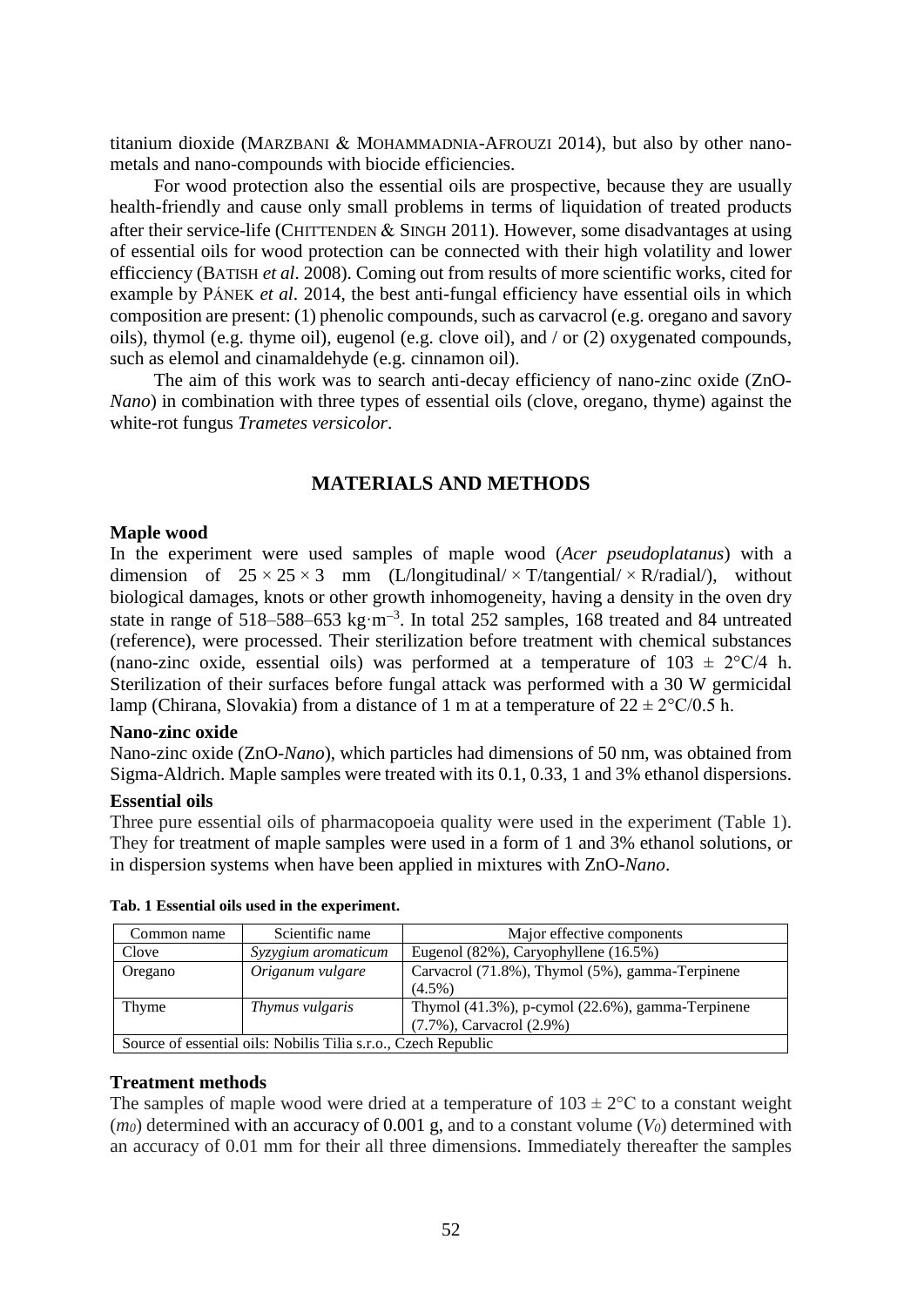were chemically treated by dipping technology (20°C, 100 kPa, 60 minutes) with ethanol solutions / dispersions of substances "A", "B" and "C":

- A. ZnO*-Nano* (0.1, 0.33, 1 or 3% ethanol dispersion system),
- B. essential oil (1 or 3% ethanol solution of clove, oregano or thyme oil),
- C. mixture of ZnO-Nano & essential oil.

The treated samples were in 1 minute deprived of liquid drops using a filter paper and immediately thereafter weighted with an accuracy of 0.001 g (*mTreated*). The retention of solutions / dispersions of the treating substances into wood (*RSolution*) was calculated from the increased weights of maple samples after treatment  $(m_{Treated} - m_0)$  and from their initial volume  $(V_0)$ , by the Eq. 1. The retention of the treating substances into wood  $(R)$ , at mixtures separately for ZnO-*Nano* and essential oil, was calculated from the value *RSolution* and the mass percentage concentration of the treating substance (c [%]) used in the individual treatment "A" or "B", respectively in the mixture treatment "C", by the Eq. 2.

$$
R_{Solution} = \frac{m_{Treated} - m_0}{V_0} \text{ [kg} \cdot \text{m}^{-3}\text{]} \tag{1}
$$

$$
R = R_{Solution} \frac{c}{100} \text{ [kg} \cdot \text{m}^{-3} \text{]} \tag{2}
$$

### **Wood decaying fungus**

The white-rot fungus *Trametes versicolor* (Linnaeus ex Fries) Pilat, strain CTB 863 A was used for a decay attack of reference (un-treaded) and treated samples.

#### **Fungal attack**

The fungal attack of the reference and chemically treated maple samples with the white-rot fungus *Trametes versicolor* was performed according to a modified standard EN 113 (1996), with these changes: - smaller dimension of samples  $25 \times 25 \times 3$  mm instead of  $50 \times 25 \times 15$ mm; - other treatment process (dipping instead of vacuum impregnation); - shorter time of decay (6 weeks instead of 16 weeks).

Intensity of the fungal attacks in the treated and reference maple samples was evaluated on the basis of their mass losses  $(\Delta m)$ . For these aims, the samples before and after fungal attack were similarly air-conditioned at a temperature of  $20 \pm 1$ °C and relative humidity of  $60 \pm 2\%$  to a constant weight, determined with an accuracy of 0.001 g. The mass losses of the treated samples were determined from their weights in conditioned states before (*mTreated*) and after (*mFungal-Attack*) fungal attack, by the Eq. 3.

$$
\Delta m = \frac{m_{\text{Treated}} - m_{\text{Fungal} - \text{Antack}}}{m_{\text{Treated}}} \cdot 100 \, [%]
$$
 (3)

#### **RESULTS AND DISCUSSION**

#### **Retention of treating substances**

The retentions of the treating solutions / dispersions, and retentions of the active treating substances, i.e. the zinc-oxide and essential oils, into maple samples are present in Table 2. The retentions of the active substances into the maple wood continually increased with their higher concentration in the treating systems. For example, retentions of ZnO-Nano increased from ca 0.16–0.17 to ca 4.5–5.5 kg·m<sup>-3</sup> with increasing of its concentration from 0.1 to 3%.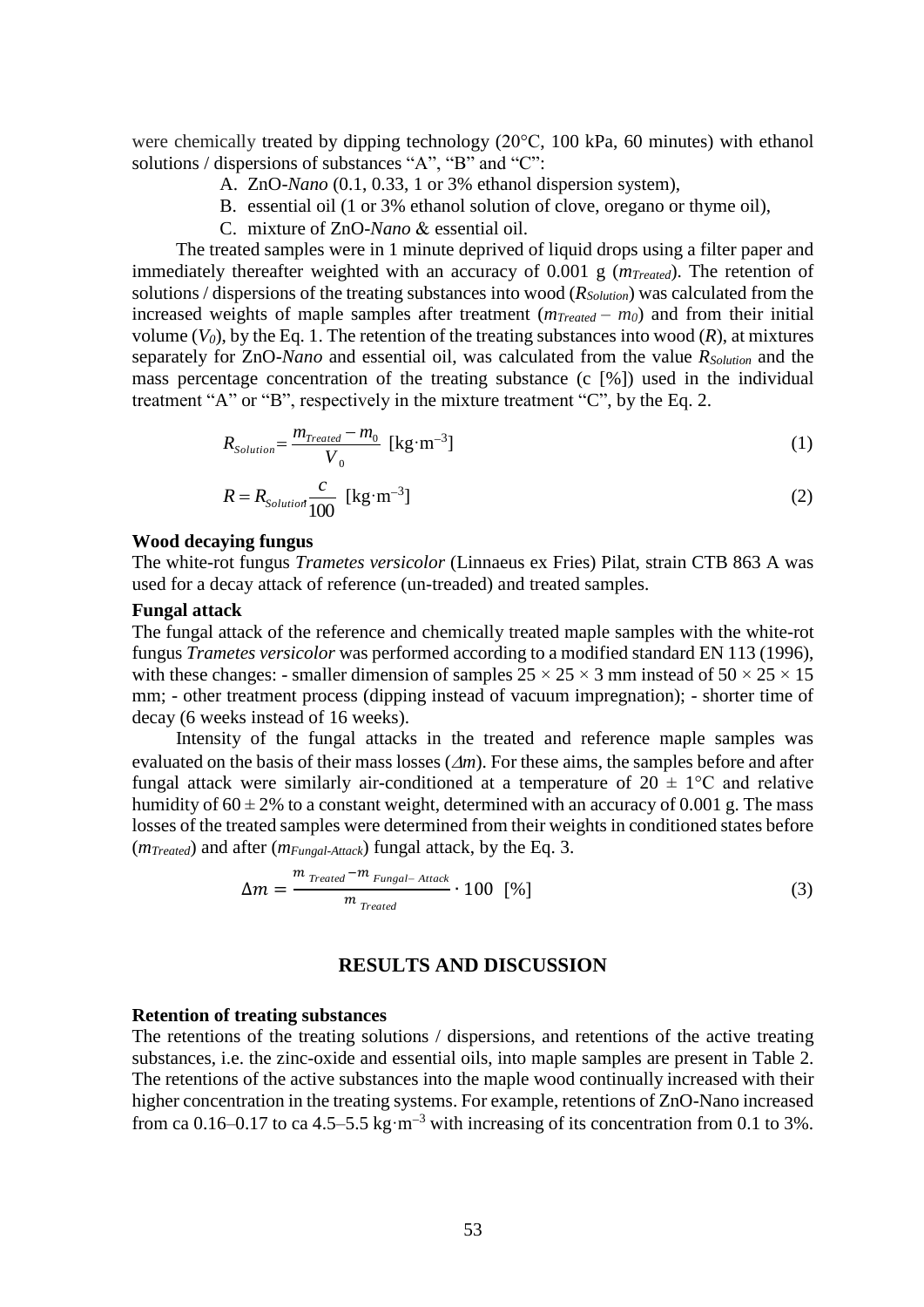| TREATING SUBSTANCE                       | <b>WOOD DENSITY</b>            | RETENTION [kg·m <sup>-3</sup> ] |                          |                            |  |
|------------------------------------------|--------------------------------|---------------------------------|--------------------------|----------------------------|--|
|                                          | $\rho_0$ [kg·m <sup>-3</sup> ] | $R_{Solution}$                  | $R_{ZnO-Nano}$           | $R_{Essential\ oil}$       |  |
|                                          | $\overline{x}$ (SD)            | $\overline{x}$ (SD)             | $\boldsymbol{x}$         | $\boldsymbol{\mathcal{X}}$ |  |
| 0.1 % ZnO-Nano                           | 592<br>(0.01)                  | 170<br>(0.02)                   | 0.17                     | $\overline{a}$             |  |
| 0.33 % ZnO-Nano                          | 581<br>(0.04)                  | 167<br>(0.02)                   | 0.55                     | ▃                          |  |
| 1 % ZnO-Nano                             | 585<br>(0,02)                  | 153<br>(0.02)                   | 1.53                     |                            |  |
| 3 % ZnO-Nano                             | 567<br>(0.02)                  | 187<br>(0.01)                   | 5.62                     | $\overline{\phantom{0}}$   |  |
| 1 % Clove                                | 587<br>(0.04)                  | 165<br>(0.02)                   | $\overline{\phantom{0}}$ | 1.65                       |  |
| 3 % Clove                                | 584<br>(0.02)                  | 175<br>(0.02)                   | $\equiv$                 | 5.25                       |  |
| 0.1 % ZnO-Nano + 1 % Clove               | 585<br>(0.01)                  | (0.02)<br>168                   | 0.168                    | 1.68                       |  |
| 0.33 % ZnO-Nano + 1 % Clove              | 574<br>(0.01)                  | 184<br>(0.01)                   | 0.607                    | 1,84                       |  |
| $1\%$ ZnO-Nano + 1 % Clove               | 581<br>(0.02)                  | (0.01)<br>144                   | 1.440                    | 1.44                       |  |
| $3 % ZnO-Nano + 1 % Clove$               | 586<br>(0.02)                  | 181<br>(0.02)                   | 5.430                    | 1.81                       |  |
| 0.1 % ZnO-Nano + 3 % Clove               | 588<br>(0.01)                  | 149<br>(0.02)                   | 0.149                    | 4.47                       |  |
| 0.33 % ZnO-Nano + 3 % Clove              | 586<br>(0.02)                  | 154<br>(0.03)                   | 0.509                    | 4.63                       |  |
| $1\%$ ZnO-Nano + 3 % Clove               | 576<br>(0.01)                  | 139<br>(0.01)                   | 1.390                    | 4.17                       |  |
| $3\%$ ZnO-Nano + $3\%$ Clove             | 580<br>(0.03)                  | 162<br>(0.01)                   | 4.860                    | 4.86                       |  |
| 1 % Oregano                              | 597<br>(0.02)                  | 152<br>(0.01)                   | $\equiv$                 | 1.52                       |  |
| 3 % Oregano                              | 603<br>(0.02)                  | 184<br>(0.02)                   | $\overline{\phantom{0}}$ | $\overline{5.53}$          |  |
| 0.1 % ZnO-Nano + 1 % Oregano             | 631<br>(0.00)                  | 156<br>(0.01)                   | 0.156                    | 1.56                       |  |
| $0.33$ % ZnO-Nano + 1 % Oregano          | 591<br>(0.03)                  | 142<br>(0.01)                   | 0.468                    | 1.42                       |  |
| $1\%$ ZnO-Nano + 1 % Oregano             | 621<br>(0.02)                  | 137<br>(0.02)                   | 1.368                    | 1.37                       |  |
| $3\%$ ZnO-Nano + 1 % Oregano             | 598<br>(0.01)                  | 155<br>(0.01)                   | 4.650                    | 1.55                       |  |
| $0.1$ % ZnO-Nano + 3 % Oregano           | 617<br>(0.01)                  | 142<br>(0.01)                   | 0.142                    | 4.27                       |  |
| 0.33 % ZnO-Nano + 3 % Oregano            | 640<br>(0.02)                  | 140<br>(0.01)                   | 0.463                    | 4.21                       |  |
| $1\%$ ZnO-Nano + 3 % Oregano             | 629<br>(0.01)                  | 145<br>(0.02)                   | 1.447                    | 4.34                       |  |
| $3\%$ ZnO-Nano + 3 % Oregano             | 629<br>(0.01)                  | 149<br>(0.02)                   | 4.463                    | 4.46                       |  |
| 1 % Thyme                                | 569<br>(0.02)                  | 146<br>(0.02)                   | $\overline{\phantom{0}}$ | 1.46                       |  |
| 3 % Thyme                                | 603<br>(0.02)                  | 150<br>(0.02)                   | $\overline{\phantom{0}}$ | 4.50                       |  |
| 0.1 % ZnO-Nano + 1 % Thyme               | 591<br>(0.01)                  | 177<br>(0.02)                   | 0.177                    | 1.77                       |  |
| 0.33 % ZnO-Nano + 1 % Thyme              | 607<br>(0.02)                  | 153<br>(0.02)                   | 0.506                    | 1.53                       |  |
| 1 % ZnO-Nano + 1 % Thyme                 | 594<br>(0.02)                  | 168<br>(0.01)                   | 1.680                    | 1.68                       |  |
| $3\%$ ZnO-Nano + 1 % Thyme               | 584<br>(0.01)                  | 169<br>(0.01)                   | 5.060                    | 1.69                       |  |
| 0.1 % ZnO-Nano + 3 % Thyme               | 584<br>(0.02)                  | 172<br>(0.02)                   | 0.172                    | 5.15                       |  |
| $\overline{0.33}$ % ZnO-Nano + 3 % Thyme | 596<br>(0.01)                  | 163<br>(0.02)                   | 0.538                    | 4.89                       |  |
| 1 % ZnO-Nano + 3 % Thyme                 | 585<br>(0.01)                  | (0.02)<br>163                   | 1.628                    | 4.88                       |  |
| $3\%$ ZnO-Nano + $3\%$ Thyme             | 627<br>(0.02)                  | 169<br>(0.01)                   | 5.070                    | 5.07                       |  |

**Tab. 2 Retentions of treating substances into samples of maple wood with known densities.**

NOTE:  $\overline{x}$  = mean value; SD = standard deviation is in the parentheses; n = mean values are from 4 samples of one type.

#### **Efficiency of nano-zinc oxide against white rot**

Nano-zinc oxide (ZnO-*Nano*) significantly improved the anti-decay resistance of the maple wood at its exposition to the white-rot fungus *Trametes versicolor* (Table 3, Figures 1 and 2). Mass loss of the reference maple wood was 20.4%. At increased concentrations of ZnO-*Nano* from 0.1 to 3% (retentions into samples increased from ca 0.165 to ca 5.0 kg·m<sup>-3</sup>), the white-rot fungus *T. versicolor* in maple wood caused lower mass losses from 13.8% (at using 0.1% ZnO-*Nano*) to 4.5% (at using 3% ZnO-*Nano*). The tendency of a higher anti-decay efficiency of nano-zinc oxide with its increased concentration (or amount in wood – Table 2) is shown by linear correlations, with coefficients of determination  $\mathbb{R}^2$  from 0.42 to 0.56 (Figures 1 and 2). A significant anti-decay influence of the concentration of nano-zinc oxide (c [%]) and thus also its retention into wood (R [kg·m<sup>-3</sup>]) searched by correlation analyses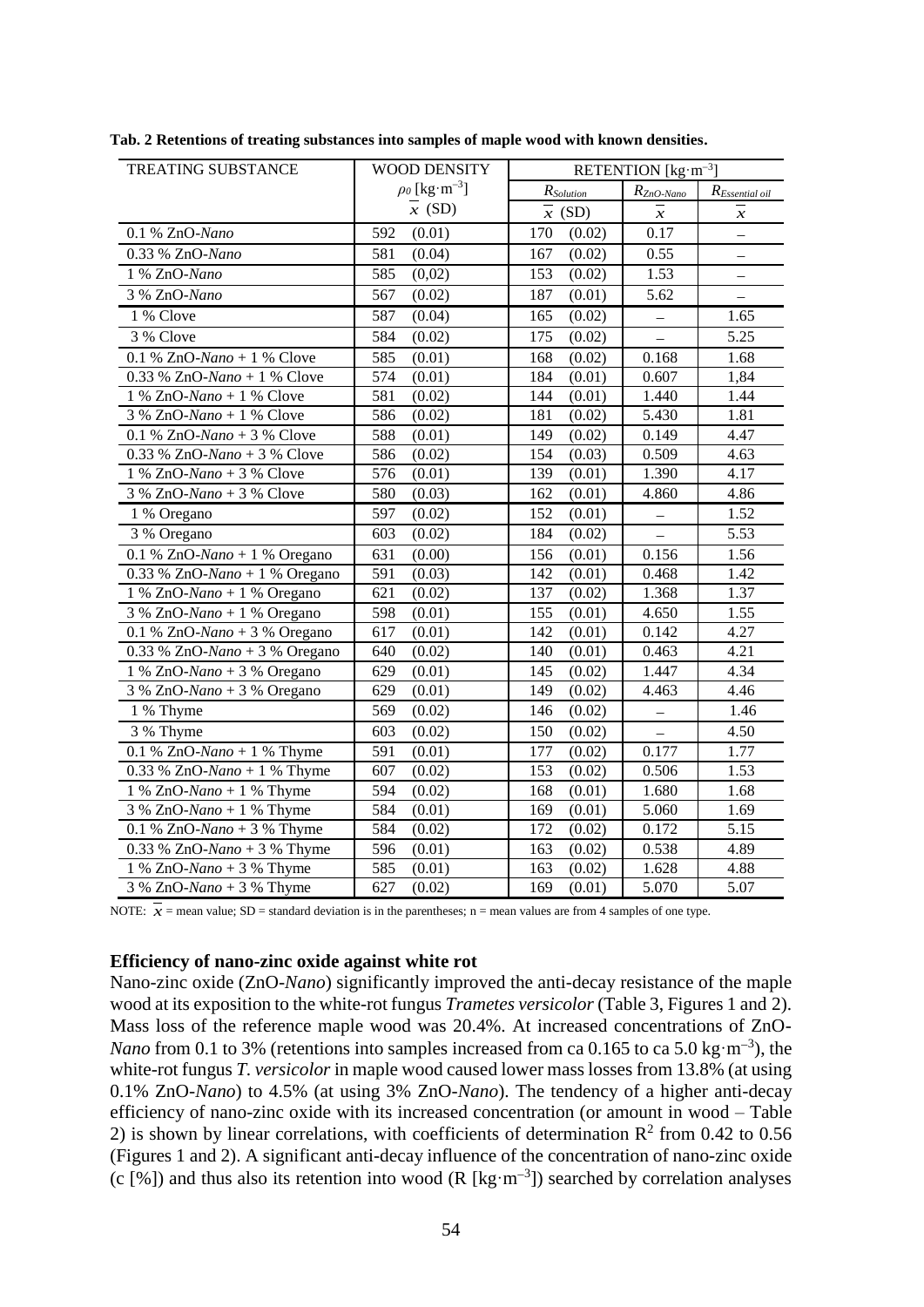as well as REZAZADEH *et al.* (2014).

Similar results related to a good anti-decay efficiency of nano-zinc oxide against white-rot fungi achieved as well as KARTAL *et al.* (2009) CLAUSEN *et al.* (2010), AKHTARI AREFKHANI (2013), MANTANIS *et al.* (2014), REZAZADEH *et al.* (2014), and REINPRECHT *et al.* (2015).



**Fig. 1 Linear correlation between: (1) the concentrations (c) of ZnO-***Nano* **used for treatment of maple**  samples, and (2) the mass losses  $(\Delta m)$  of treated samples caused by the white-rot fungus *Trametes versicolor.*

| <b>TREATING SUBSTANCE</b>             | $\Delta m -$ MASS LOSS [%]             |               |               |               |  |  |
|---------------------------------------|----------------------------------------|---------------|---------------|---------------|--|--|
|                                       | <b>WITHOUT</b><br><b>ESSENTIAL OIL</b> |               |               |               |  |  |
|                                       | OIL                                    | Clove         | Oregano       | Thyme         |  |  |
|                                       | x(SD)                                  | x(SD)         | x(SD)         | x(SD)         |  |  |
| Reference – untreated maple wood      | (11.7)<br>20.4                         |               |               |               |  |  |
| $0.1\%$ ZnO-Nano                      | 13.8<br>(5.8)                          |               |               |               |  |  |
| 0.33 % ZnO-Nano                       | 12.2<br>(4.2)                          |               |               |               |  |  |
| 1 % ZnO-Nano                          | 8.4<br>(4.1)                           |               |               |               |  |  |
| 3 % ZnO-Nano                          | 4.5<br>(3.1)                           |               |               |               |  |  |
| 1 % Essential oil                     |                                        | (5.0)<br>15.5 | 27.8<br>(2.4) | (3.9)<br>16.7 |  |  |
| 3 % Essential oil                     |                                        | 8.9<br>(1.8)  | 19.9<br>(2.5) | (3.5)<br>13.9 |  |  |
| 0.1 % $ZnO-Nano + 1$ % Essential oil  |                                        | (3.7)<br>22.9 | (4.3)<br>21.8 | 15.8<br>(4.9) |  |  |
| $0.33\%$ ZnO-Nano + 1 % Essential oil |                                        | 13.6<br>(3.5) | 10.1<br>(4.0) | (3.5)<br>11.6 |  |  |
| $1\%$ ZnO-Nano + 1 % Essential oil    |                                        | 10.8<br>(4.1) | 7.9<br>(3.4)  | (3.1)<br>7.7  |  |  |
| $3\%$ ZnO-Nano + 1 % Essential oil    |                                        | 4.9<br>(2.3)  | 3.6<br>(1.5)  | (2.2)<br>4.4  |  |  |
| 0.1 % $ZnO-Nano + 3$ % Essential oil  |                                        | 16.0<br>(4.2) | (3.1)<br>19.8 | 13.5<br>(1.0) |  |  |
| $0.33\%$ ZnO-Nano + 3 % Essential oil |                                        | 11.8<br>(4.5) | 8.5<br>(3.2)  | (4.9)<br>9.2  |  |  |
| $1\%$ ZnO-Nano + 3 % Essential oil    |                                        | 6.8<br>(2.7)  | 8.0<br>(4.2)  | (3.5)<br>5.8  |  |  |
| $3\%$ ZnO-Nano + 3 % Essential oil    |                                        | 3.9<br>(1.2)  | 5.4<br>(1.1)  | (2.4)<br>3.9  |  |  |

**Tab. 3 Mass losses (∆m) of treated and reference samples 25 × 25 × 3 mm of maple wood (***Acer pseudoplatanus***) due to 6-week's action of the white-rot fungus** *Trametes versicolor.*

 $x =$  mean value; SD = standard deviation is in the parentheses; n = mean values are from 4 modified samples of one type, or from 84 reference samples.

#### **Efficiency of essential oils against white rot**

Clove and thyme oils partly increased the anti-decay resistance of the natural maple wood, when in their presence the mass losses of wood decreased from 20.4% to 9–17%. However, oregano oil had none anti-decay efficiency, when mass losses of wood treated with this oil were higher or comparable (from 20 to 28%) with mass losses of reference maple wood (20.4%) (Table 3).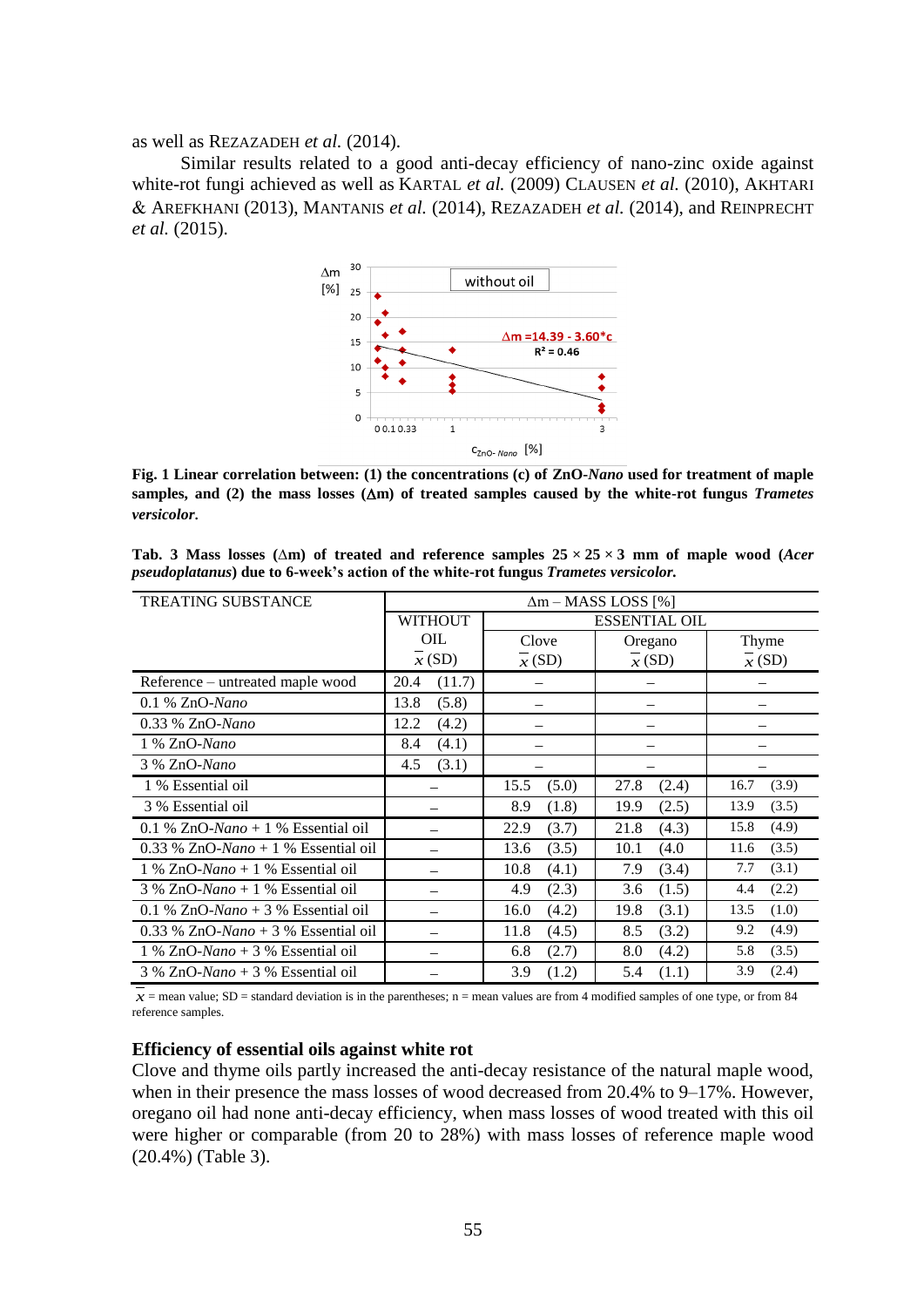

**a**) ZnO-Nano used in mixture with clove oil: ZnO-Nano & Clove



**b**) ZnO-Nano used in mixture with oregano oil: ZnO-Nano & Oregano



**c**) ZnO-*Nano* used in mixture with thyme oil: ZnO-*Nano* & Thyme

**Fig. 2 Linear correlation between: (1) the concentrations (c) of ZnO-***Nano* **used for treatment of maple samples in mixtures with essential oils (clove, oregano, thyme), and (2) the mass losses (m) of treated samples caused by the white-rot fungus** *Trametes versicolor.*

In the work of PÁNEK *et al*. (2014), at examination of the anti-decay efficiency of ten essential oils against the white-rot fungus *Trametes versicolor* and the brown-rot fungus *Coniophora puteana*, there was found result that the *T. versicolor* is evidently less sensitive to several essential oils than the *C. puteana*. A lower sensitivity of white-rot fungi to essential oils determined VODA *et al.* (2003), as well. The results of BAYRAMOGLU & ARICA (2009) showed a very high production of the extracellular ligninolytic enzyme laccase by the *T. versicolor*, at which this enzyme destroys lignin in wood and continuously deactivates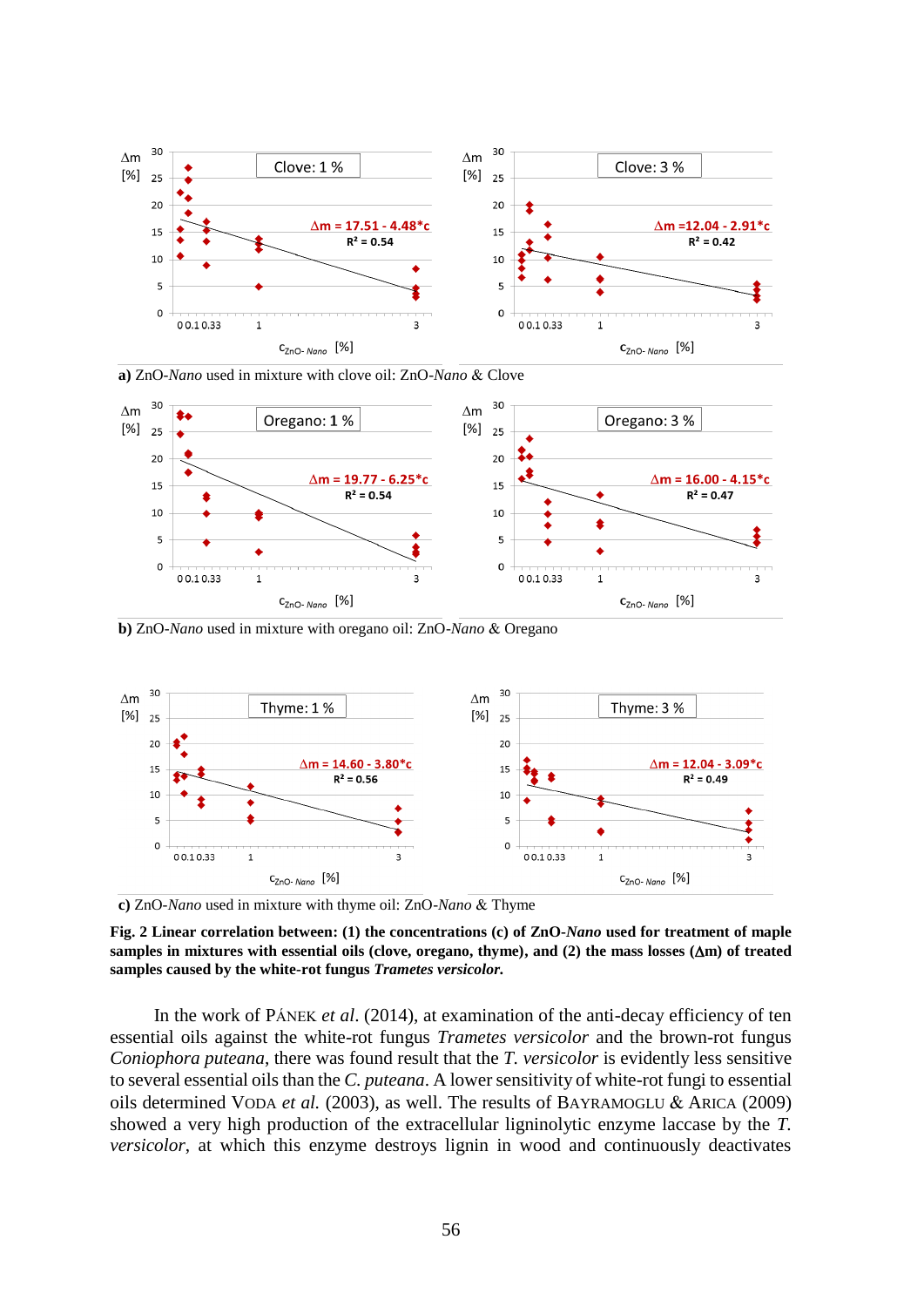phenolic compounds with the highest anti-fungal effects present as well as in essential oils, such as thymol, carvacrol, and eugenol.

## **Efficiency of nano-zinc oxide in mixtures with essential oils against white rot**

The results of experiments did not show any positive synergetic – it means promoting – effect of essential oils for the increase of nano-zinc oxide efficiency against the white-rot fungus *Trameses versicolor* (Table 3, Figures 1 and 2). This result is in accordance with our previous work (REINPRECHT *et al.* 2015) when acrylic resin decreased fungicidal effect of nano-zinc oxide against the fungi *T. versicolor* and *C. puteana*.

Lower values of the positive parameter "a", and also lower values of the negative parameter "b", there in the linear relations " $\Delta m = a + b \times c$ ", where "c" is the concentration of nano-zinc oxide, were obtained for the highest 3% concentration of essential oils in treating mixtures. It can be explained by a certain (less important) anti-decay efficiency of used essential oils themselves, it means also at 0% concentration of ZnO-*Nano* (Fig. 2).

## **CONCLUSSIONS**

- Nano-zinc oxide (ZnO-Nano) was confirmed as a biologically affective substance in suppressing white rot, at testing its efficiency against the fungus *Trametes versicolor*.
- Anti-fungal efficacy of nano-zinc oxide increased with its concentration from 0.1 to 3%, i.e. with its higher retention into maple wood.
- Essential oils clove, oregano and thyme applied in 1 and 3% concentrations had only minimum anti-decay effect against the white-rot fungus *T. versicolor*. This result is in accordance with knowledge of other works that white-rot fungi can degrade not only wooden lignin but also phenolic compounds present as well as in essential oils, such as thymol, carvacrol, and eugenol.
- Individual essential oils applied in mixtures with nano-zinc oxide did not have synergetic / promoting effect for increase the anti-decay efficacy of this nano-compound.

#### **REFERENCES**

AKHTARI, M., AREFKHANI, M. 2013. Study of microscopy properties of wood impregnated with nanoparticles during exposed to white-rot fungus. Agriculture Science Developments, 2(11): 116–119.

BAK, M., YIMMOU, B. M., CSUPOR. K., NÉMETH, R., CSÓKA, L. 2012. Enhancing the durability of wood against wood destroying fungi using nano-zink. In. International Science Conference on Suitable Development & Ecological Footprint, Sopron, Hungary, 6 p.

BATISH, D. R., SINGH, H. P., KOHLI, R. K., KAUR, S. 2008. Eucalyptus essential oil as a natural pesticide. Forest Ecology and Management, 256(12): 2166–2174.

BAYRAMOGLU, M., ARICA, M. Y. 2009. Immobilization of laccase onto poly (glycidylmethacrylate) brush grafted poly(hydroxyethylmethacrylate) film. Enzymatic oxidation of phenolic compounds. Materials Science and Engineering,  $6(1)$ : 1990–1997.

CLAUSEN, C. A., YANG, V. W., ARANGO, R. A., GREEN, F. III. 2010. Feasibility of nanozinc oxide as a wood preservative. In. Proceedings of the American Wood Protection Association, AL: American Wood Protection Association, Birmingham, 105, pp. 255–260.

CHITTENDEN, C., SINGH, T. 2011. Antifungal activity of essential oils against wood degrading fungi and their applications as wood preservative. International Wood Products Journal,  $2(1)$ :  $44-48$ .

EN 113, 1996. Wood preservatives. Test method for determining the protective effectiveness against wood destroying basidiomycetes. Determination of the toxic values.